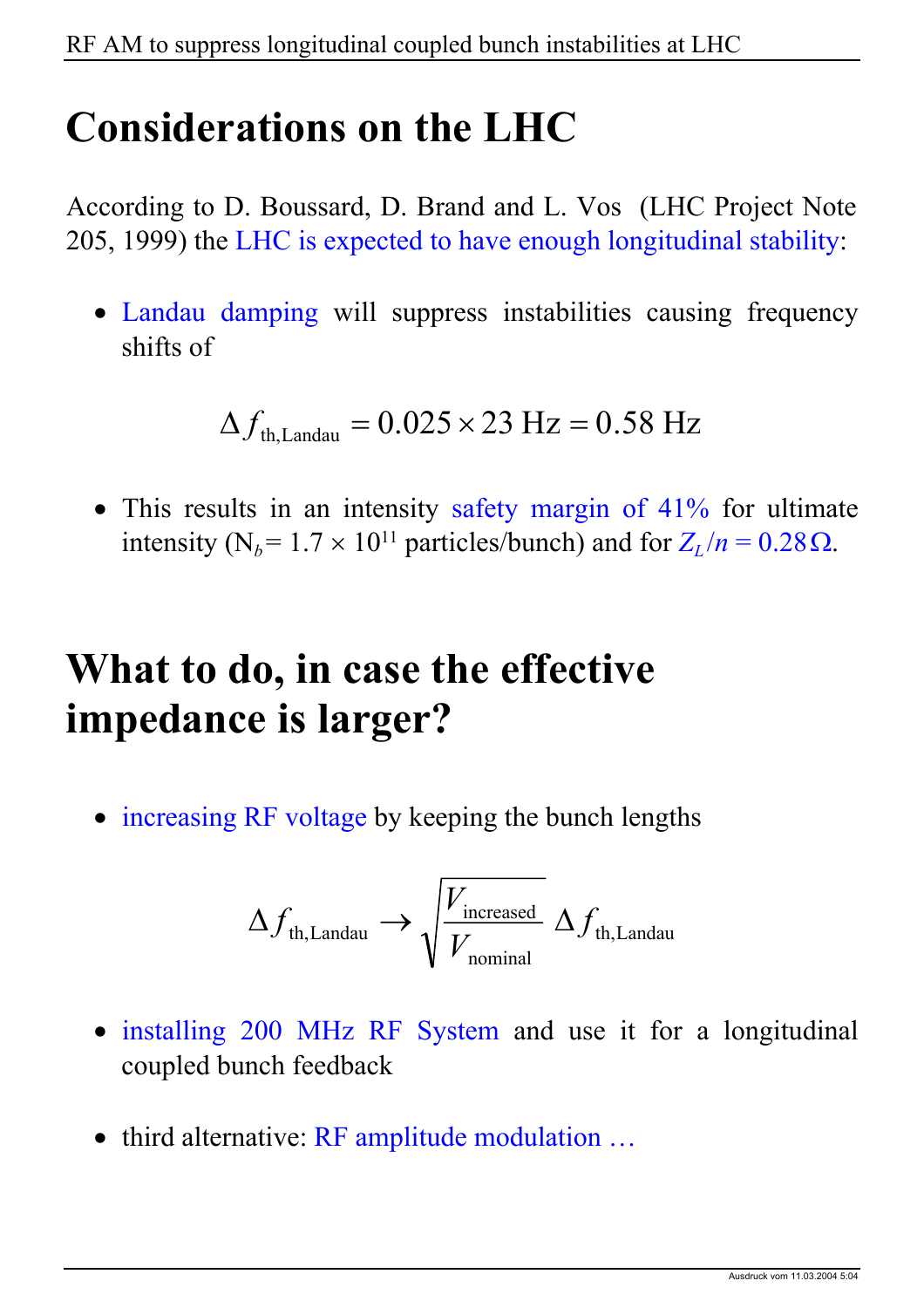### **Possible modulation shape at the LHC**





#### **Theoretical technical limits** (J. Tückmatel)

(**Attention:** these values consider no safety and no RF power for the correction of RF transients caused by gaps in the bunch filling)

- 12% with 16 MV (nominal Voltage)
- 16% with 14 MV (reduced Voltage)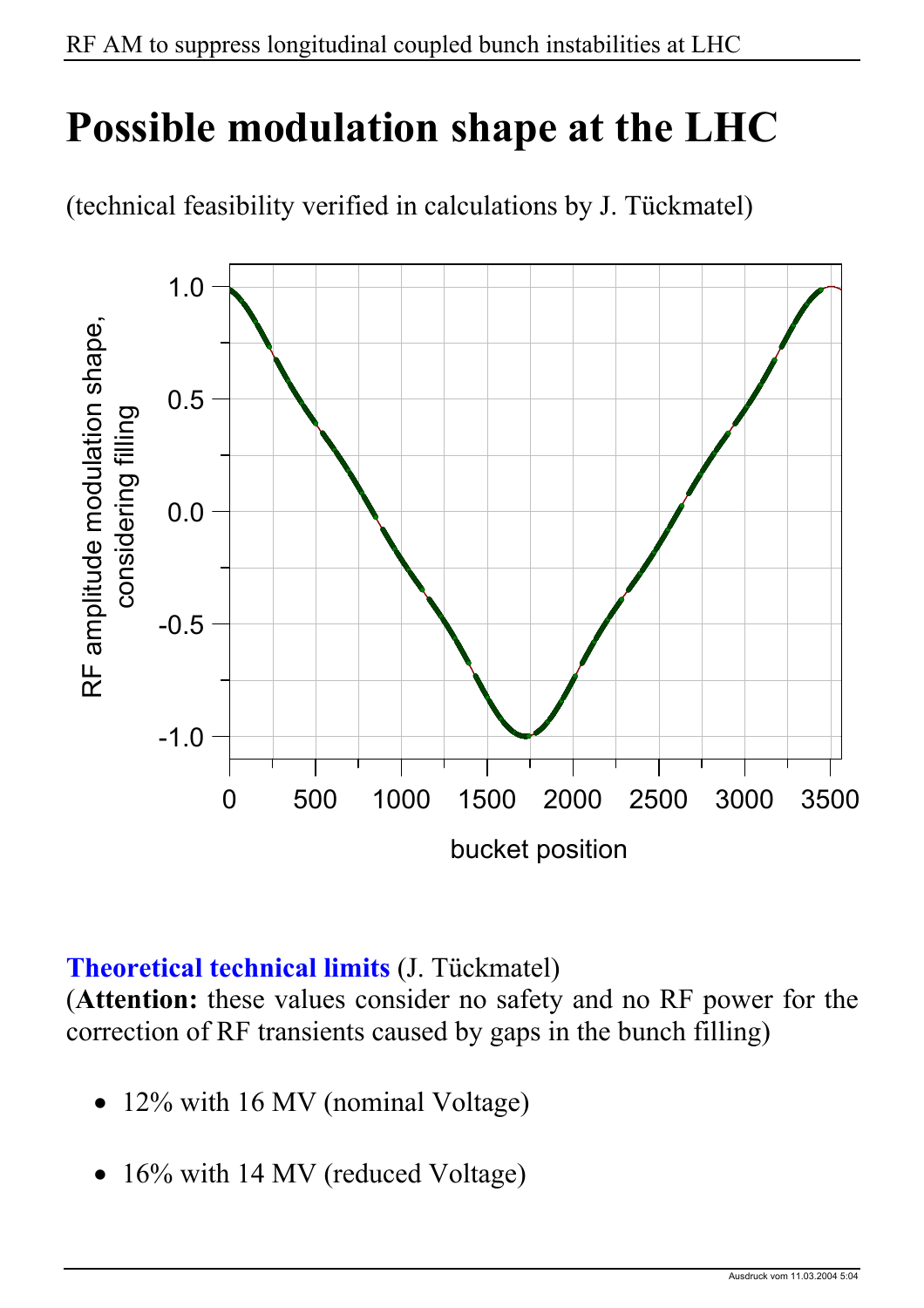## **Spread over modulation strength**

For the LHC, we compute the following dependence:



voltage ratio